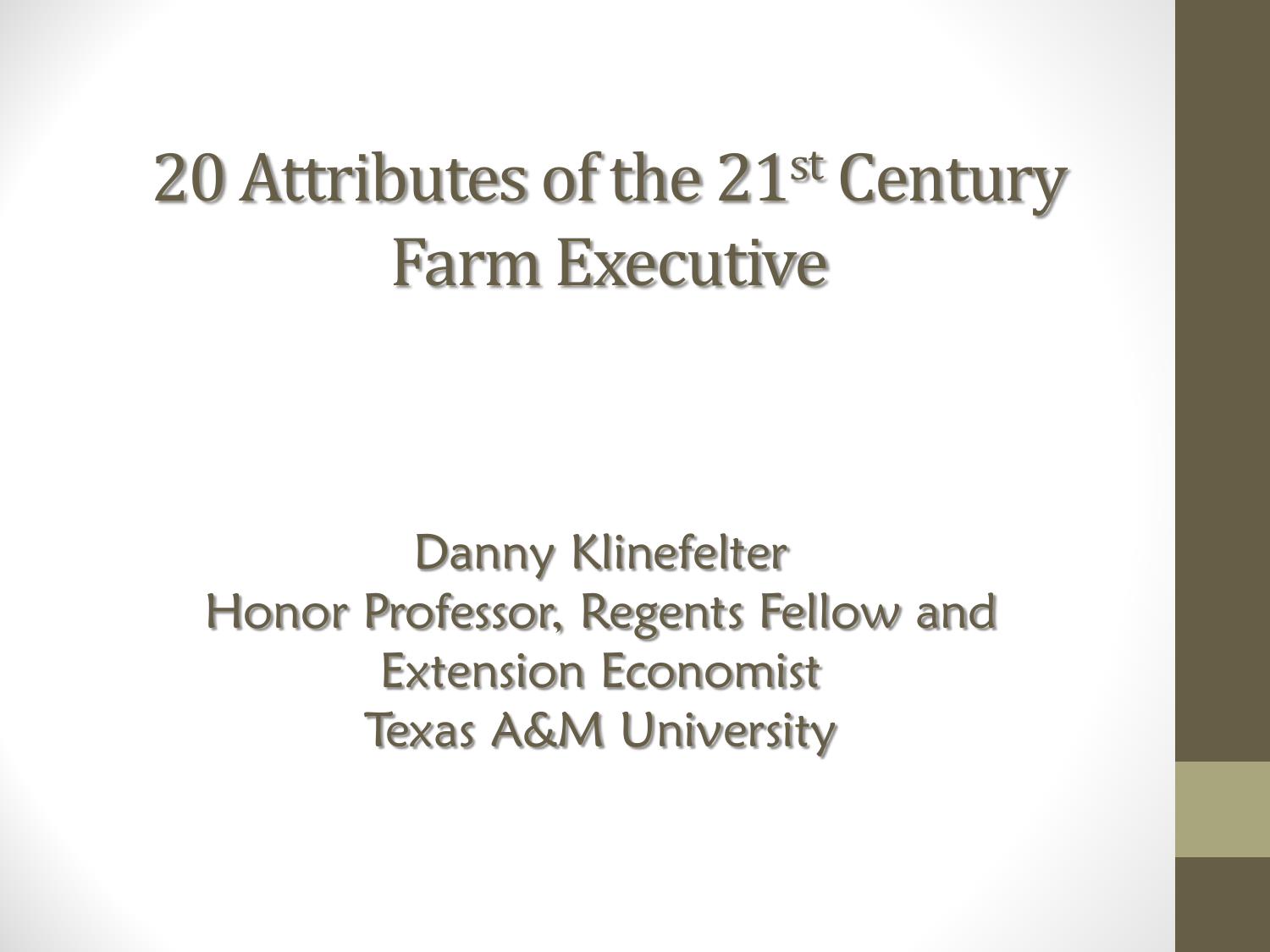# Back to Reality

The function of a competitive market is to drive the economic return to the average producer to breakeven through supply and demand responses in both input and output markets. In equilibrium, the top end are profitable and growing, the average are hanging in there, and the bottom end are losing money and exiting the industry. Business success and survival depend on continuous improvement at a pace necessary to stay in the front of the pack.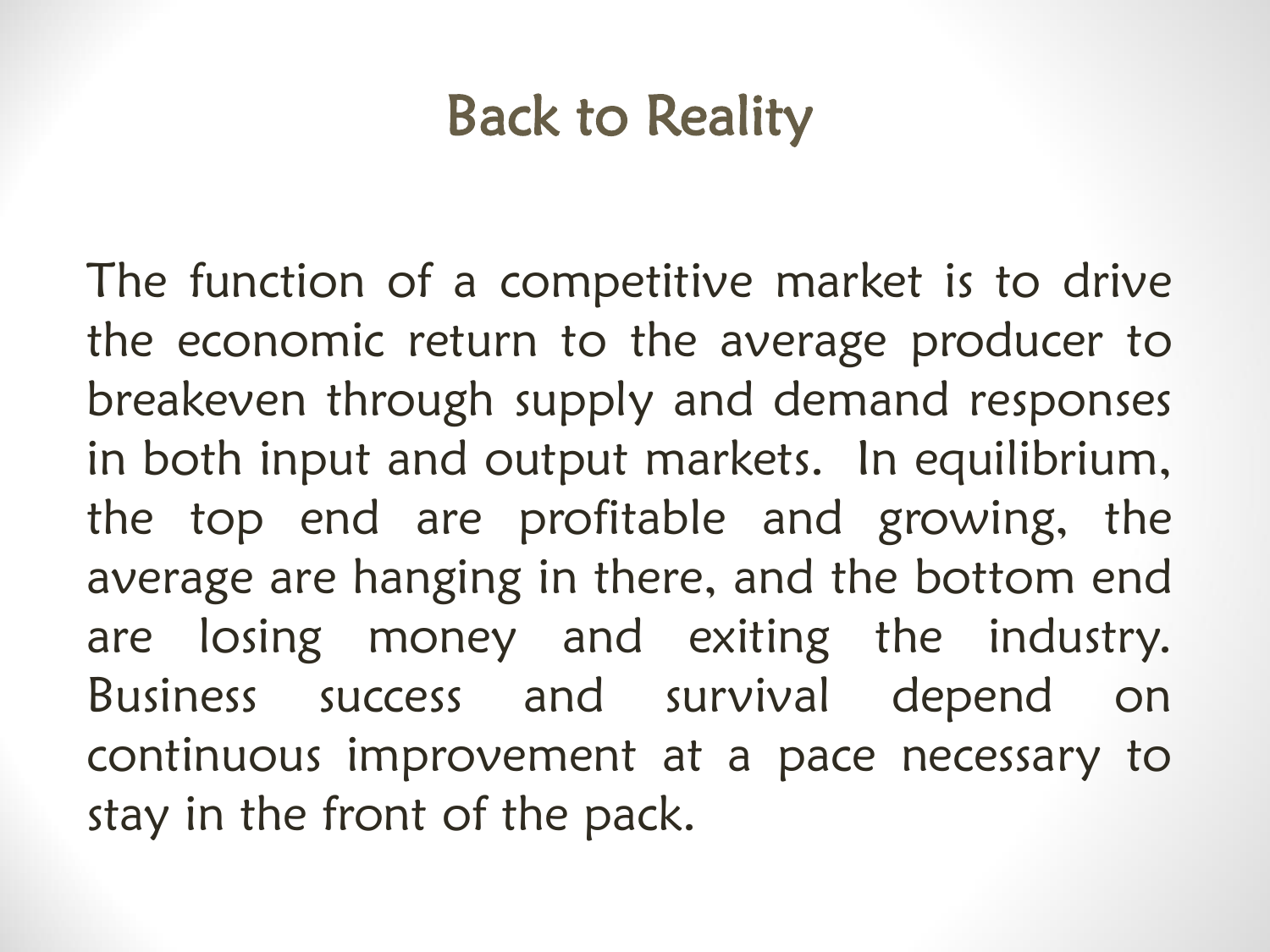It is an economic reality that for your business to succeed and continue successfully beyond you, management must learn, adapt and continuously improve at the rate set by the leading edge of the competition and not by your comfort zone, otherwise you'll be falling behind, even if you're moving ahead.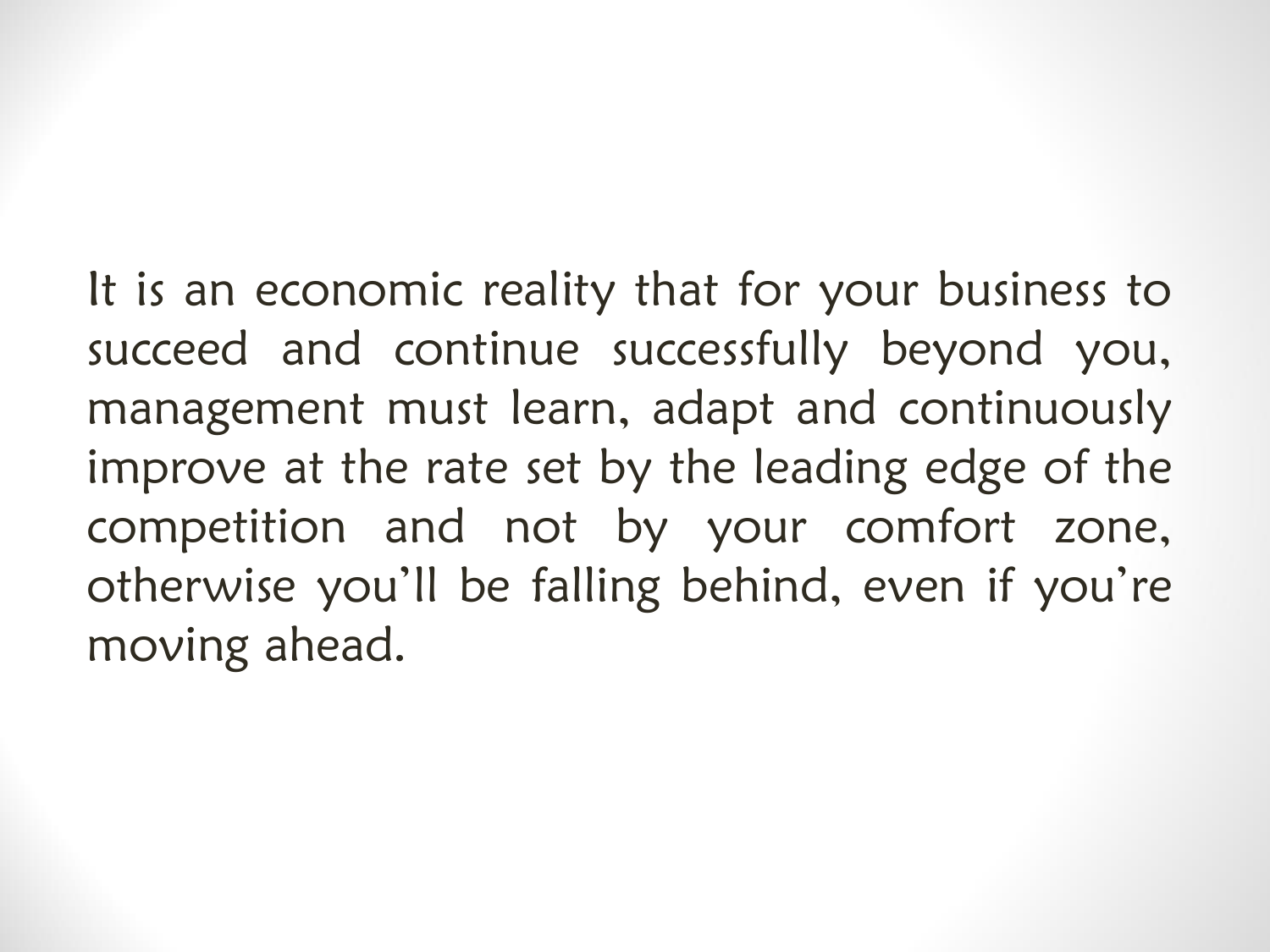- 1. There are four patterns that consistently emerge when you look at the most successful managers.
- They anticipate and adapt to the changing needs of their markets. Recognize the future will always belong to those who see the possibilities before they become obvious to the average producer.
- They are open to exploring new ideas and considering different points of view.
- They operate more as resource managers than as producers.
- They recognize the importance of networking and developing alliances across the value chain.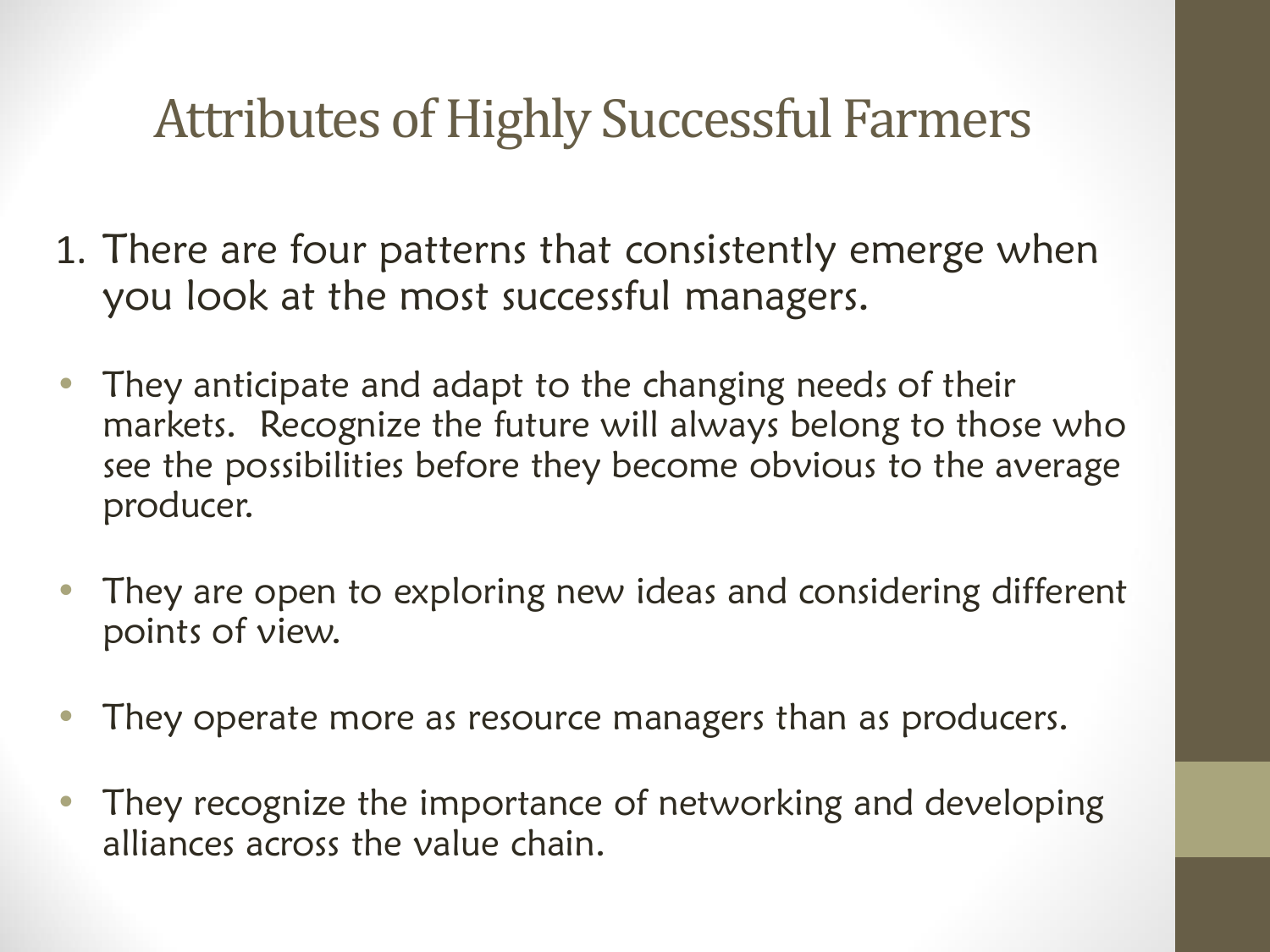- 2. They are strategic thinkers.
- Strategic management is all about anticipating, adapting to, driving and capitalizing on change.
- Strategic versus operational planning.
- Doing the right things versus doing things right.
- Gretzky quote...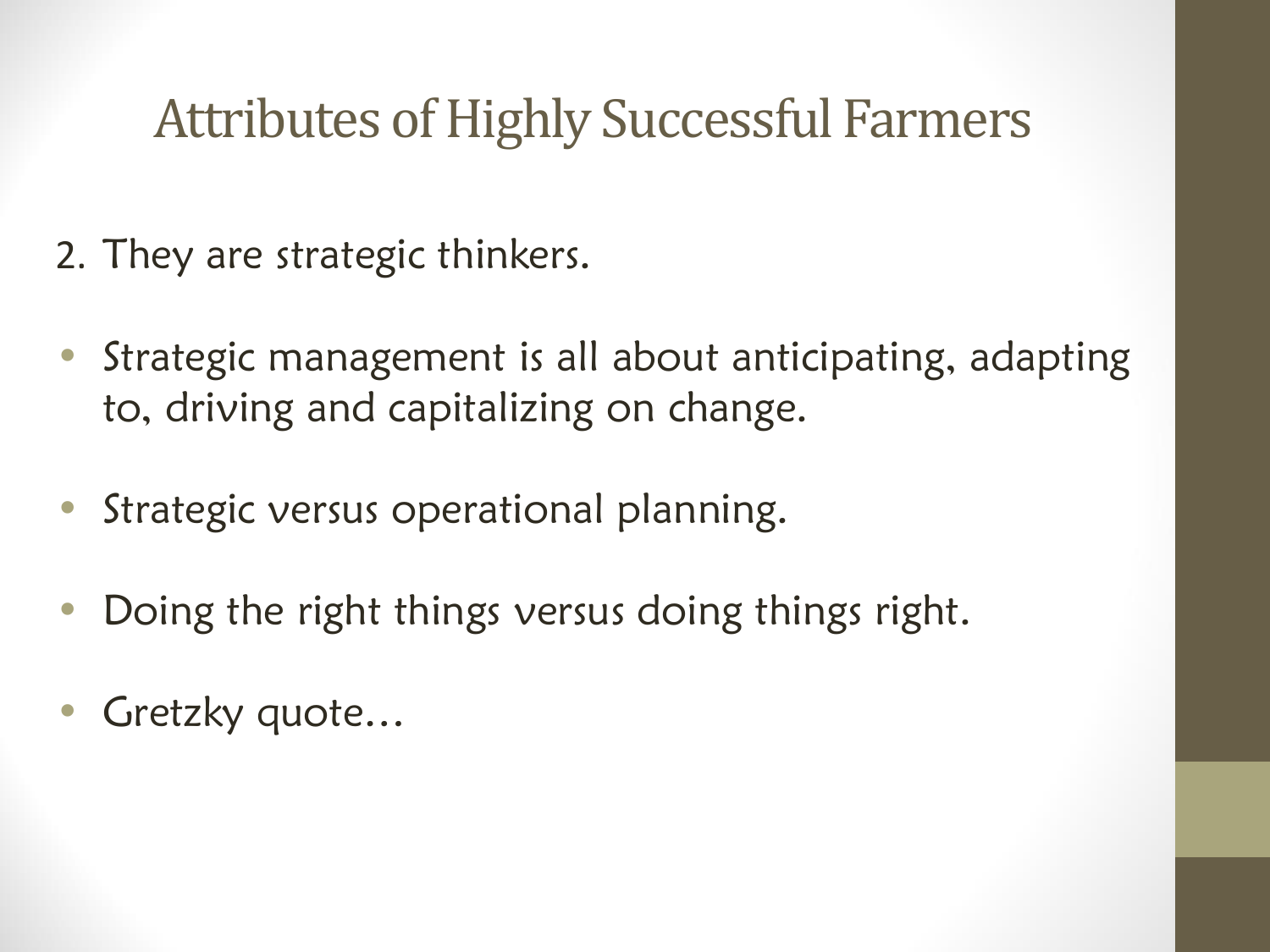- 3. They are more open to exploring new ideas and considering different points of view
- Mark Twain quote
- Liberals and conservatives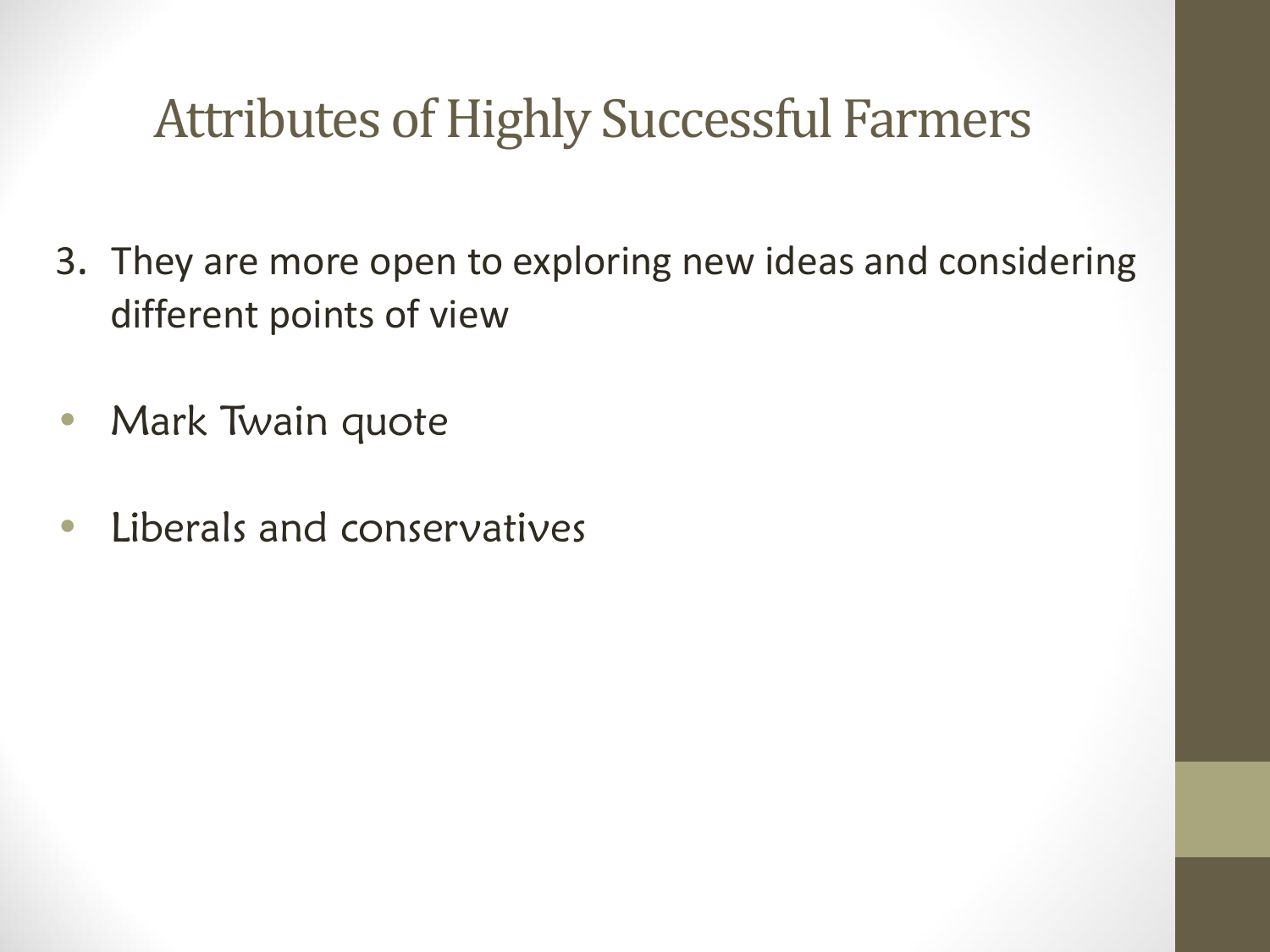#### 5. They operate in a continuous improvement mode.

If it ain't broke….Don't fix it.

- If it ain't broke….You probably haven't looked hard enough! Tom Peters in *Thriving on* Chaos.
- They spend as much time analyzing what they need to stop doing or change, as they do evaluation new opportunities.
- To stay ahead, the internal rate of change needs to exceed the external rate of change.
- The only true sustainable competitive advantage is the ability to learn and adapt faster than your competition. The rate they need to change to remain successful is set by the leading edge of their competition and not by their comfort zone.
- The Pareto Principle and putting first things first, it's not just setting priorities, but prioritizing priorities, delegating, outsourcing, or forming alliances.
- The Importance of Operating in a Continuous Improvement Mode Continuous improvement requires implementing management systems, mapping (understanding) processes, developing standard operating and authority, and demanding accountability.)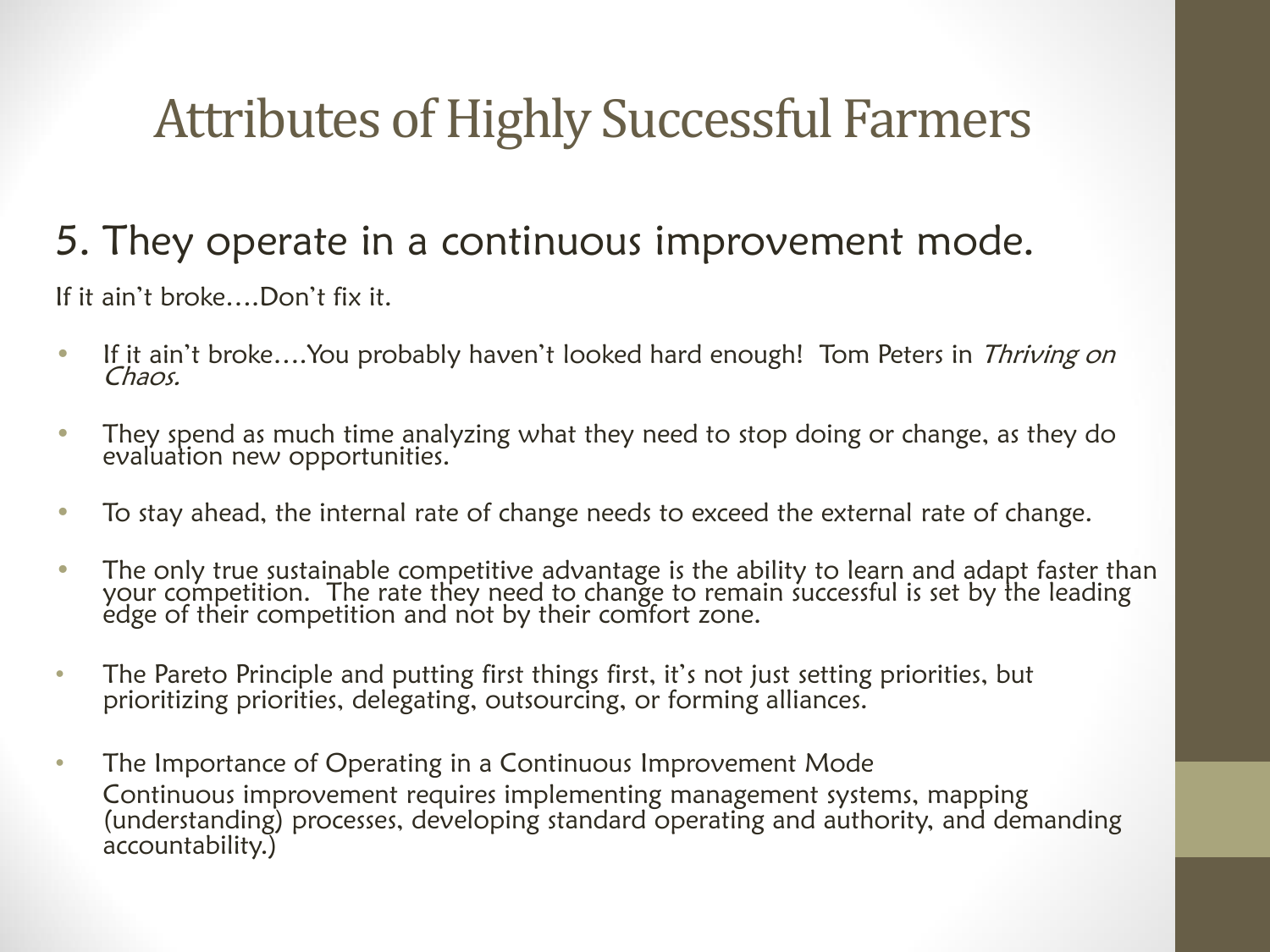- 6. They spend more time thinking about "what if" scenarios and developing contingency plans.
- Don't dwell on the negative, but consider what could go wrong and what to do if it does. Realize that most major problems and opportunities result from a convergence of factors, often outside the business. So they look for leading indicators.
- They also write down the assumptions behind every plan in order to refer to when things don't go as planned.
- Fire drills and the 4 D's.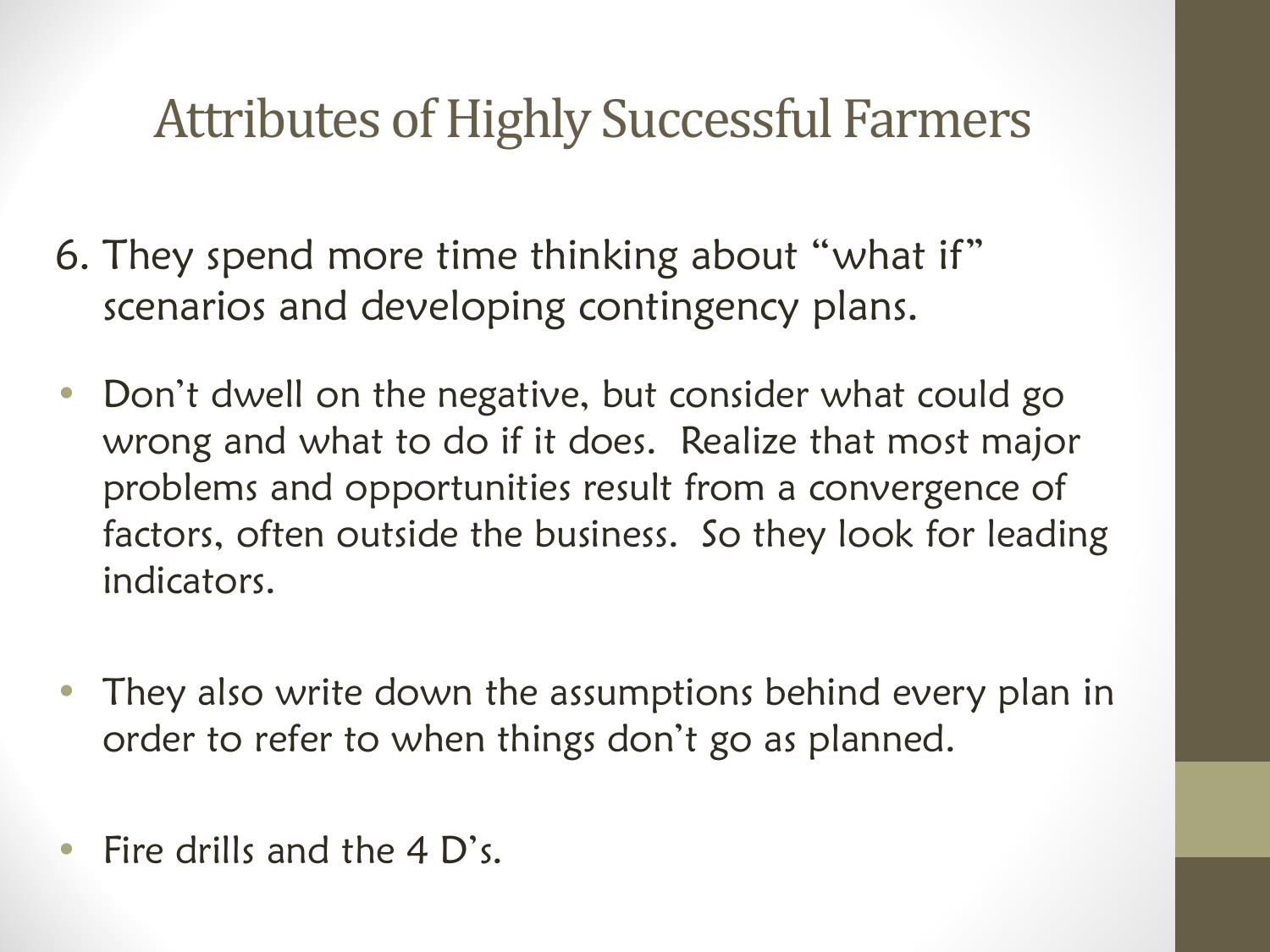- 7. They are more likely to seek input and expertise from outside the business.
- The CEO has to be the business's link to the outside world. He needs to spend as much time thinking about the effect of externalities such as changes in the economic, political (regulatory), social environment, and markets as he does about managing day to day operations.
- They are aggressive information seekers and networkers. Many are members of peer advisory groups where they can connect with successful people they can be open with and get candid feedback from.
- Thinking outside the box, frequently requires getting outside the box.
- Sam Walton examples....
- Everyone exists in four states of knowledge:
	- $\triangleright$  What they know they know
	- $\triangleright$  What they know they don't know
	- $\triangleright$  What they don't know they don't know
	- $\triangleright$  What they think they know that just isn't so

"Human beings, who are almost unique in have the ability to learn from the experiences of others, are<br>also remarkable for their apparent disinclination to do so." Douglas Adams quote. also remarkable for their apparent disinclination to do so."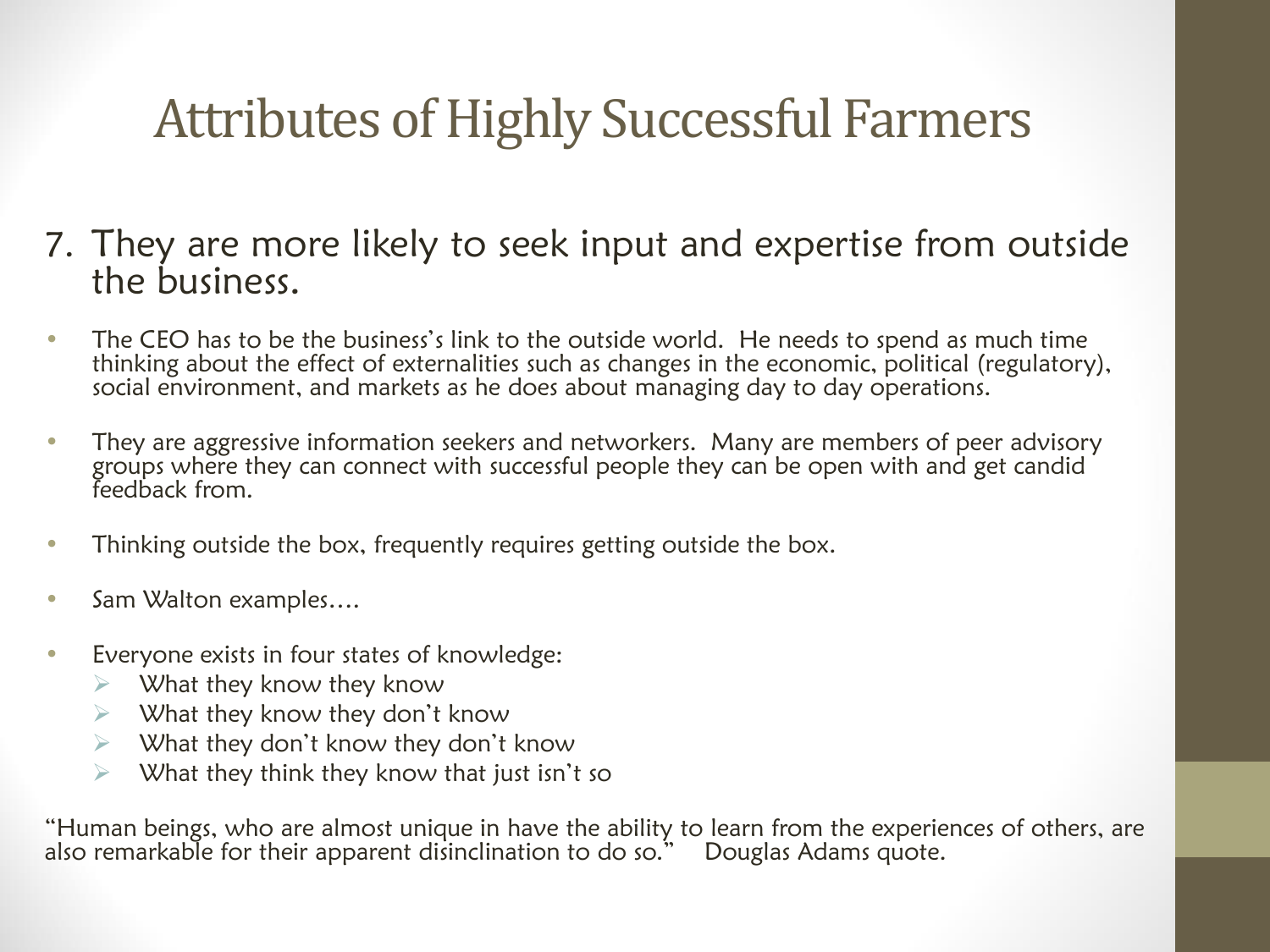8. They see change and challenges as opportunities, and don't tend to view themselves as victims.

- They don't enjoy adversity, but recognize setbacks are a part of life, they learn from setbacks, make adjustments and move on.
- Change creates opportunities for those prepared to act.
- The true measure of the individual lies in how they react and respond to adversity.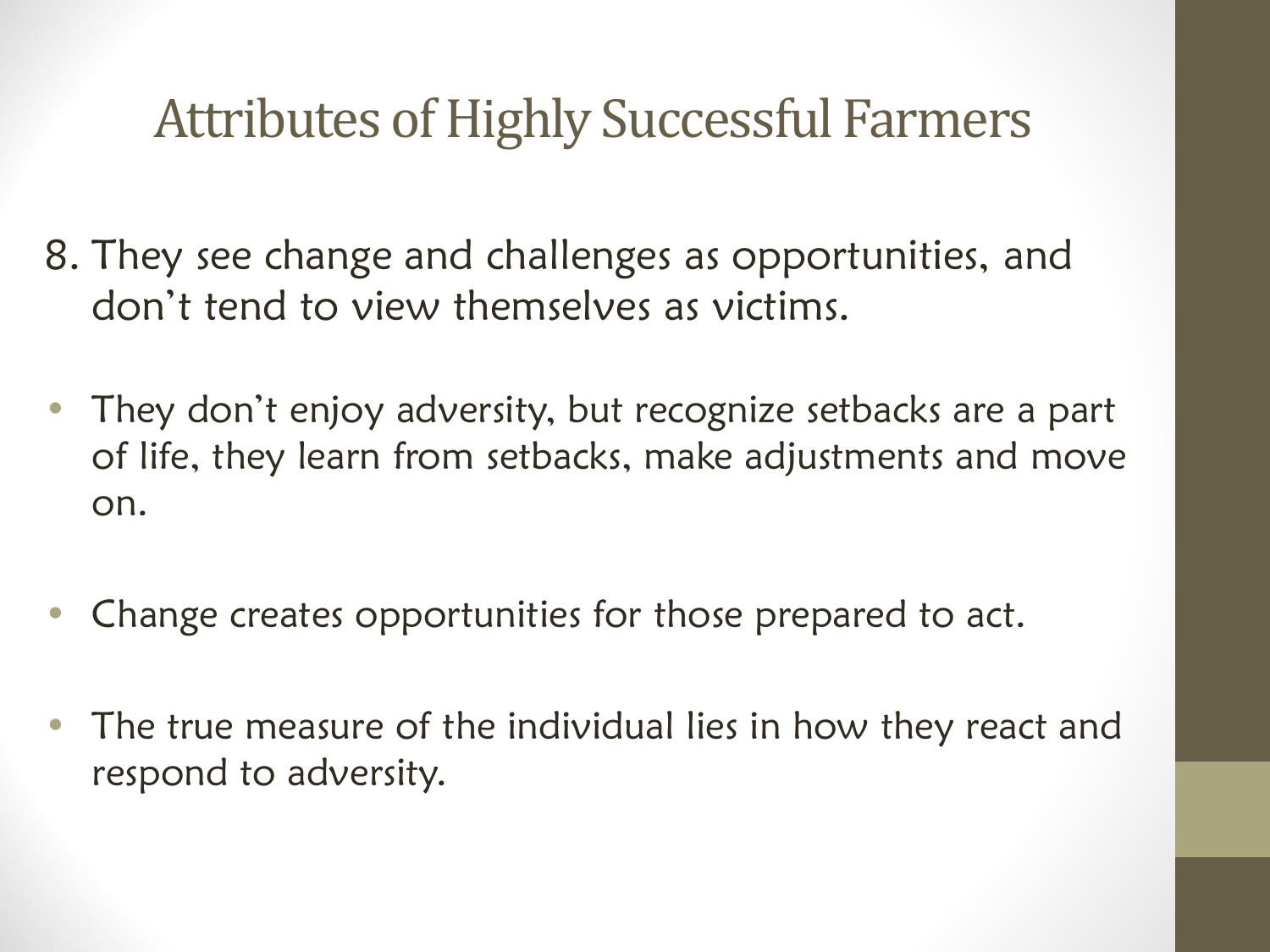- 9. They see themselves more as the head coach than as the boss.
- Leadership is more than just managing.
- The "platinum rule" versus the "golden rule."
- They know the importance of recognizing and acknowledging the contributions of the people who work for them.
- The ability to attract the right people and motivate them will in large measure determine the level of success.
- A leader is great, not because of their power, but because of their ability to empower others.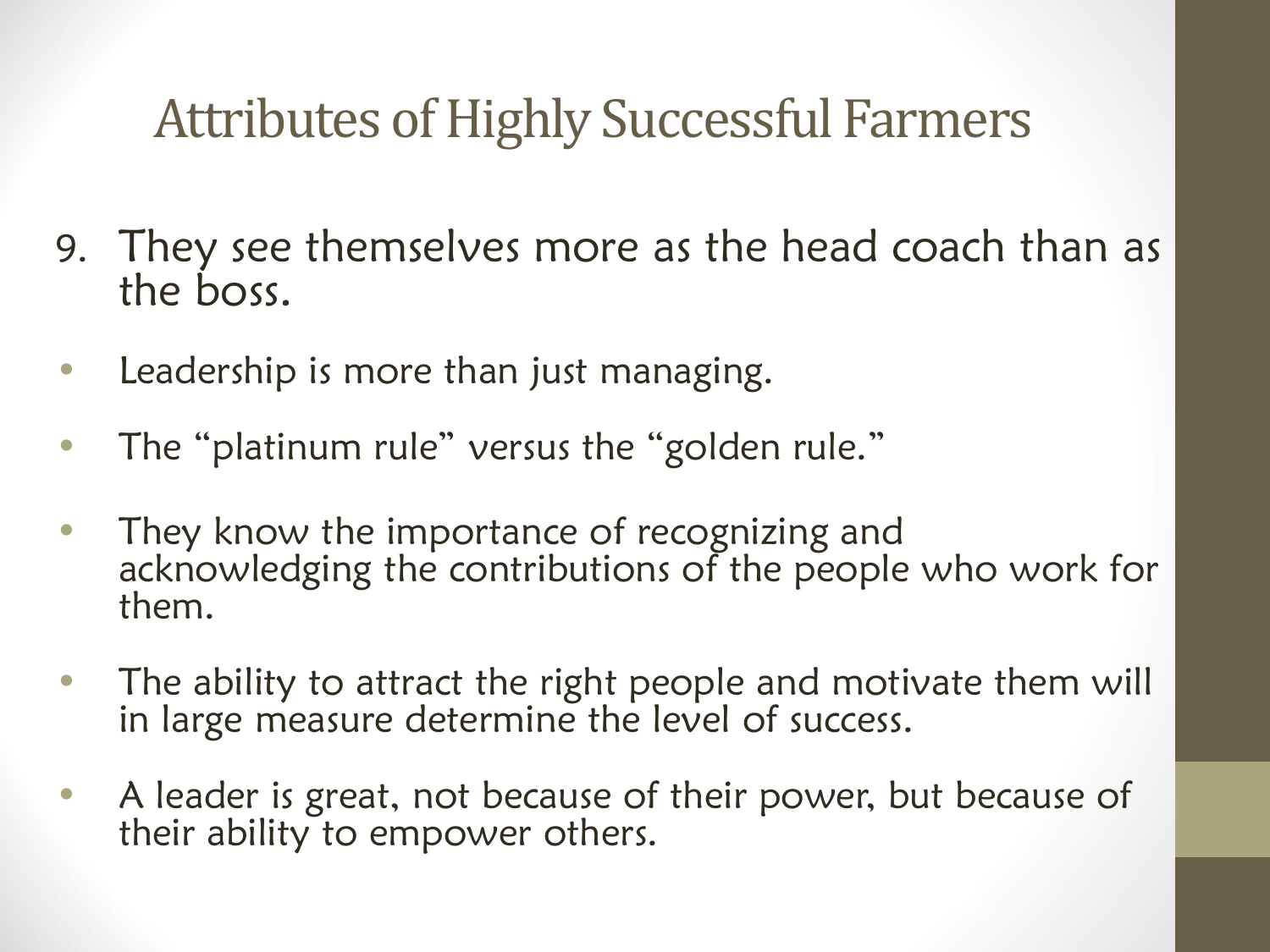10. Their approach to management is more balanced between key performance areas and between the short and the long run.

- The best aren't on top in every area, but they are consistently above average in all key performance areas and usually exceptional in at least one.
- Management performance studies.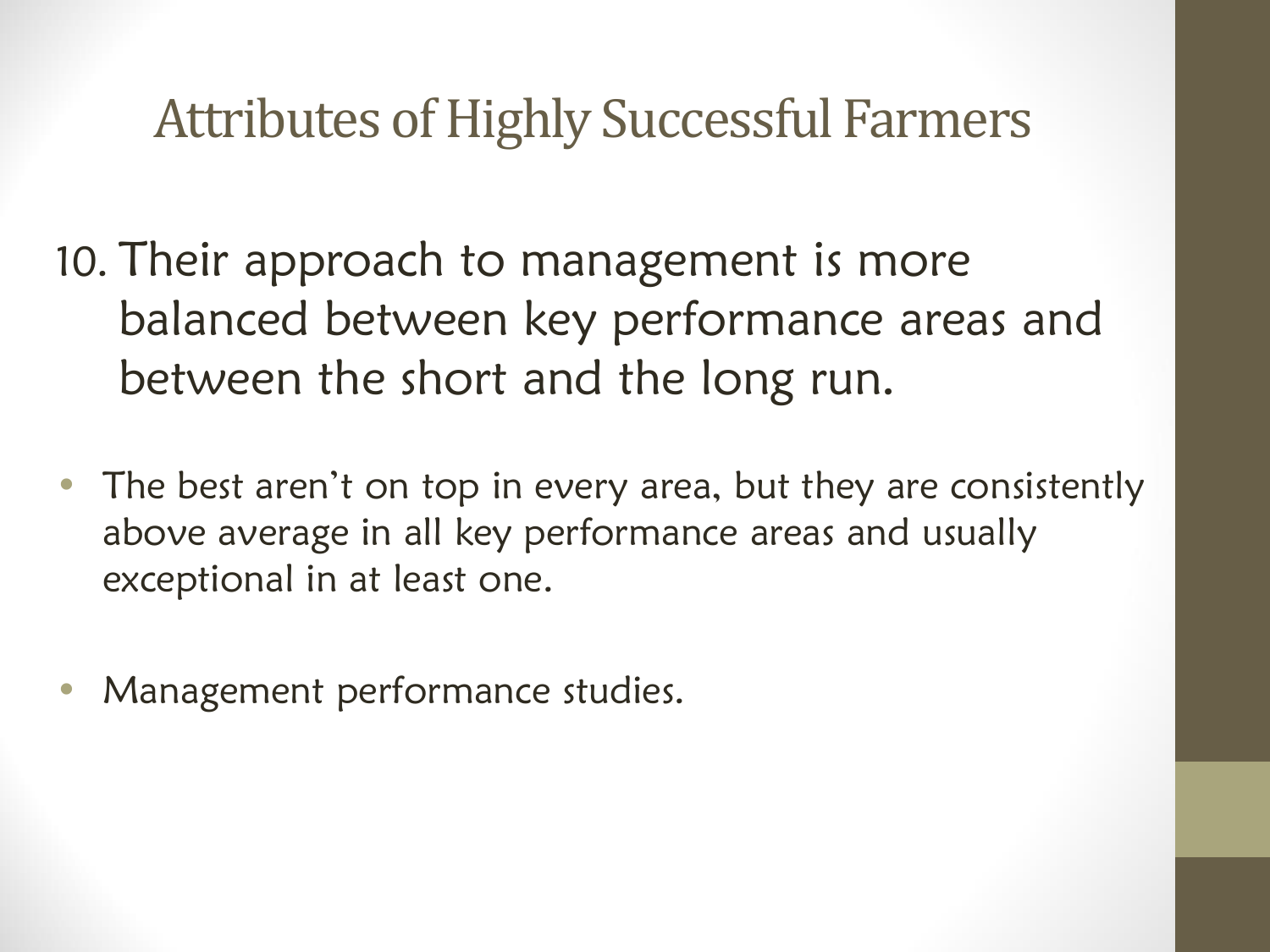- 11. Their decisions are based more on reason and judgment and less on emotion
- They recognize and understand emotions, their and others
- Emotional intelligence is more important to success than intellectual intelligence
- Sports examples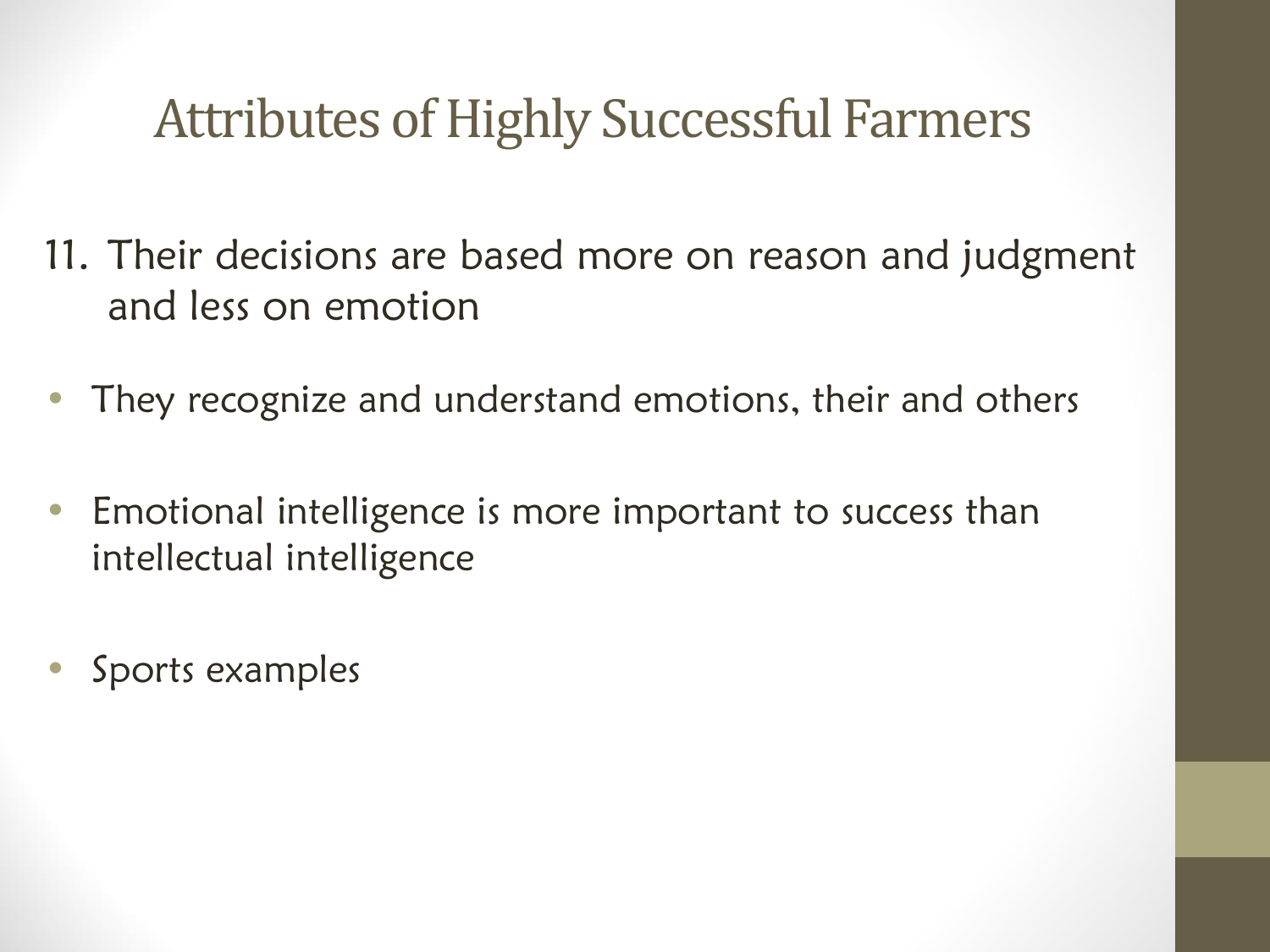- 12. They spend more time on monitoring and analyzing performance.
- Spotting problems and opportunities before it is too late.
- Using debriefings to review past decisions and assumptions, then learn from their experiences both good and bad.
- Treat causes, not symptoms.
- The key is being able to ask the right questions in order to eliminate biases and blind spots.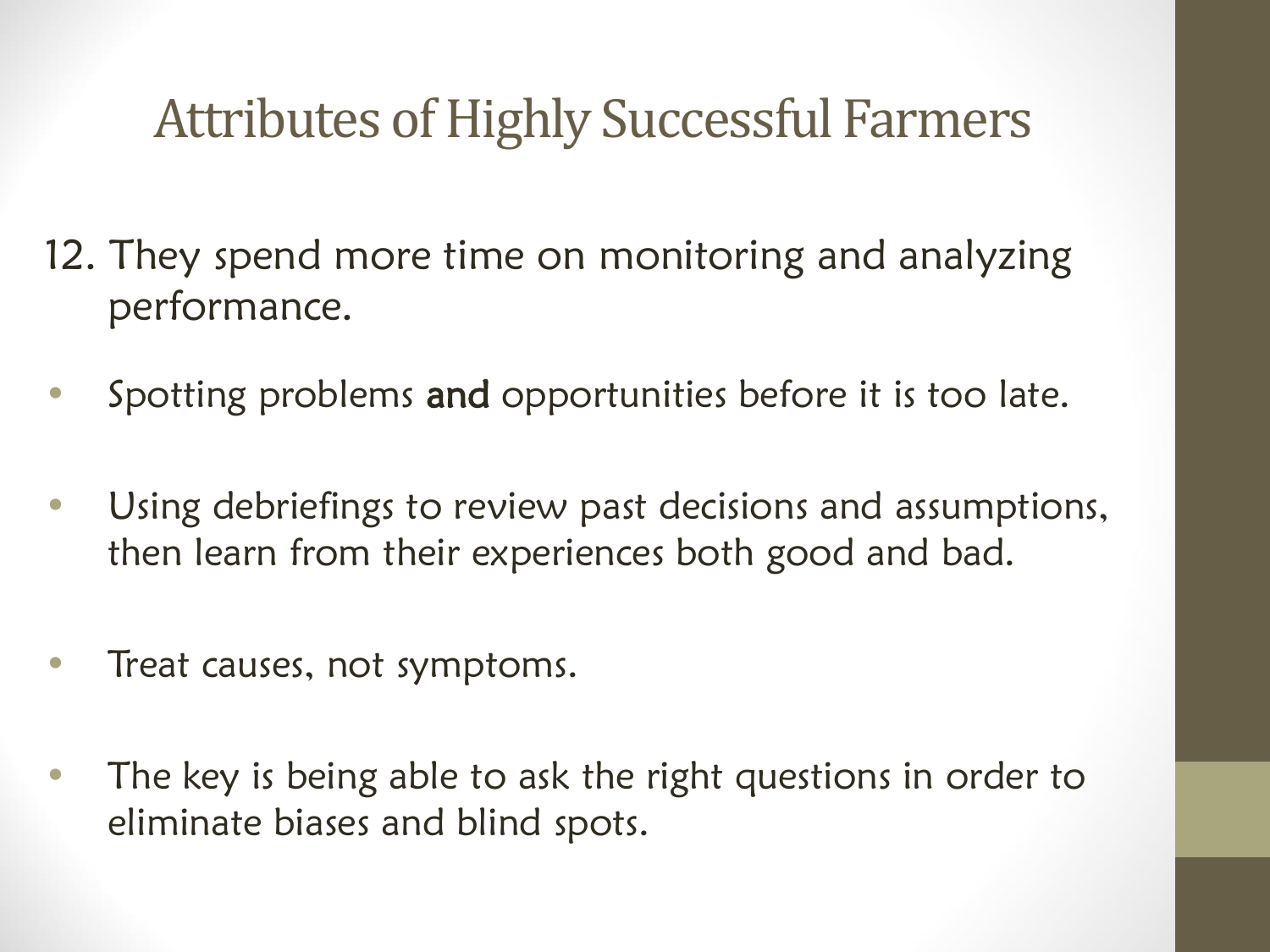13. They are excellent problem solvers.

- They anticipate problems
- They accept the truth
	- $\triangleright$  Two of the major stumbling blocks for most managers are denial and blame
- They see the big picture
	- $\triangleright$  They don't get so bogged down in details that they lose sight of what's important.
- They don't give up when they're down or suffer a setback.
- They always use two analytical skills.
	- $\triangleright$  Multiple perspectives and looking for the heart of the issue in order to treat causes and not symptoms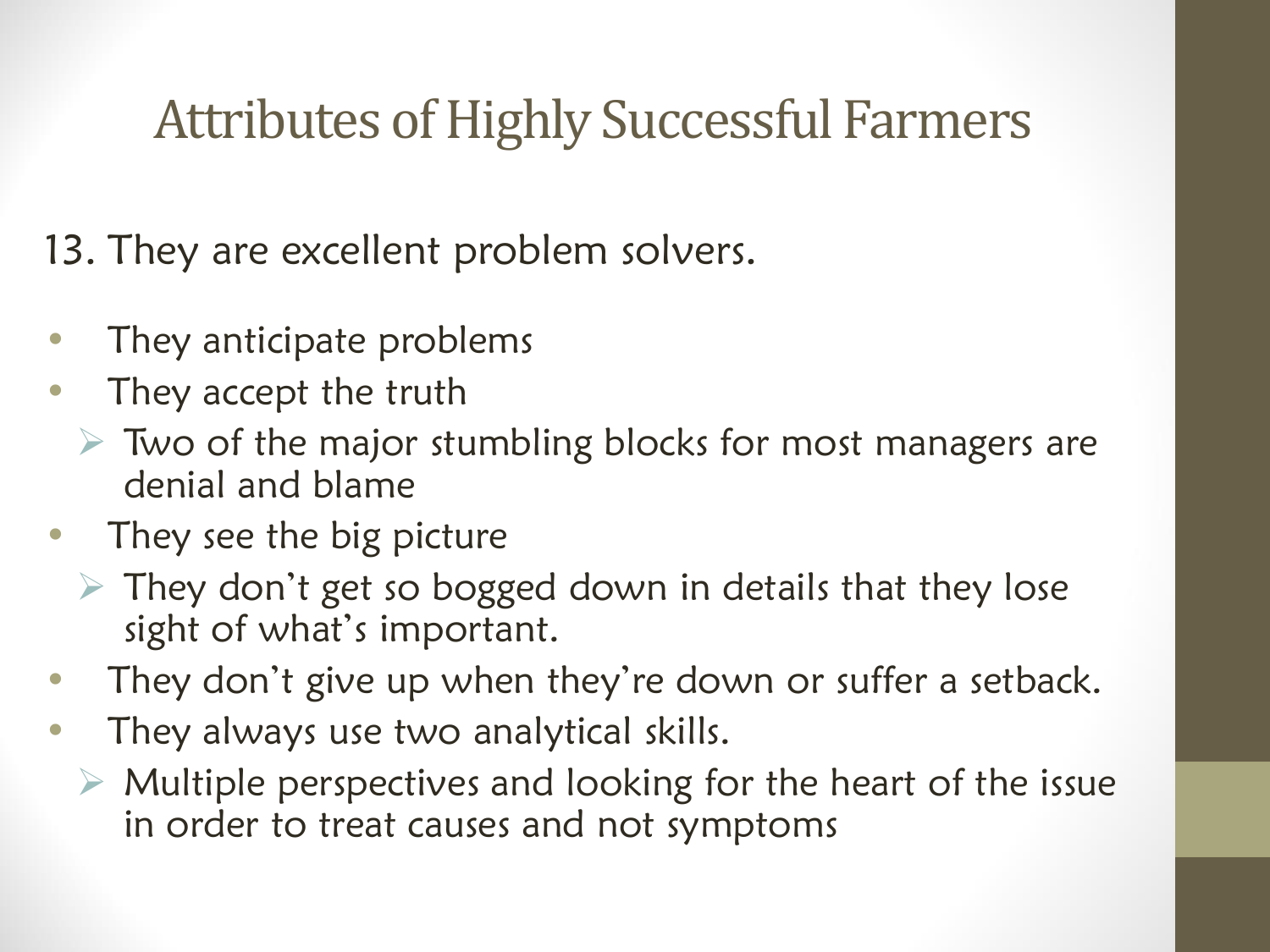- 14. They are more innovative and creative in their approach to business and seek ways to force themselves to think outside the box.
- Any time they hear someone say, "because that's the way we've always done it," they know they have a competitive advantage.
- They challenge existing paradigms, particularly when it comes to business arrangements.
- They have the ability to adapt and apply the elements of one situation to another, including from outside agriculture.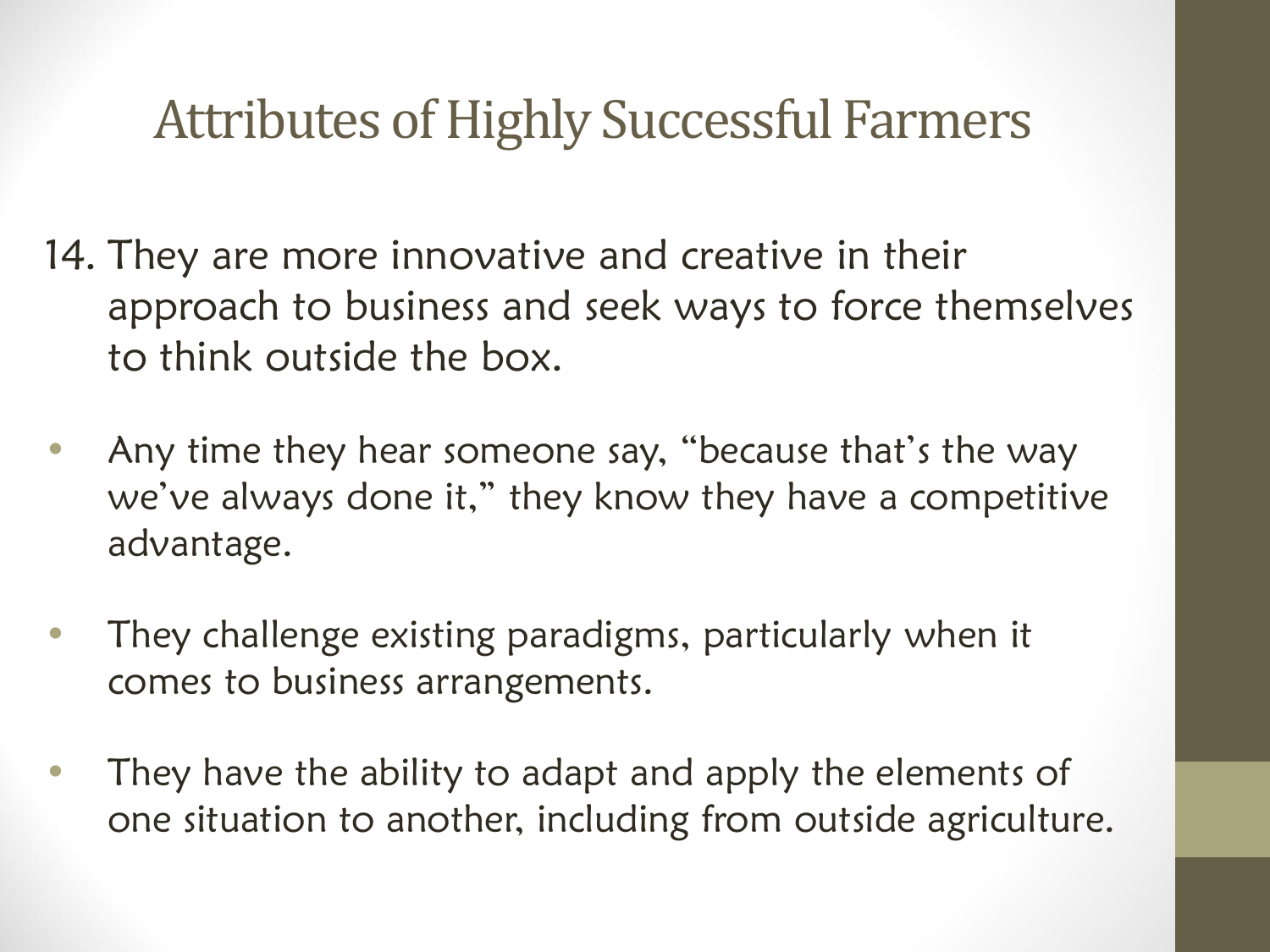#### 15. The importance of communication.

Peter Drucker said that 60 percent of all management problems are communication problems. Between managers, between management and employees, between family members (inside and outside the business), between current CEO – successor candidates – the rest of the team. Communication problems stems from several common behaviors: secrecy, when someone can't admit being wrong, dictatorship, unresolved conflict and unfair fighting. Employees and family members need to know clearly and on a regular basis:

- $\triangleright$  What are they expected to do and how?
- $\triangleright$  Why are they doing it?
- $\triangleright$  How are they doing it?
- $\triangleright$  How can they improve?
- $\triangleright$  Where is the business headed, i.e., vision?
- $\triangleright$  How does it plan to get there?
- $\triangleright$  What is their role?
- $\triangleright$  What's in it for them?

If a leader can't get a message across clearly and motivate others to act on it, then having a message doesn't matter.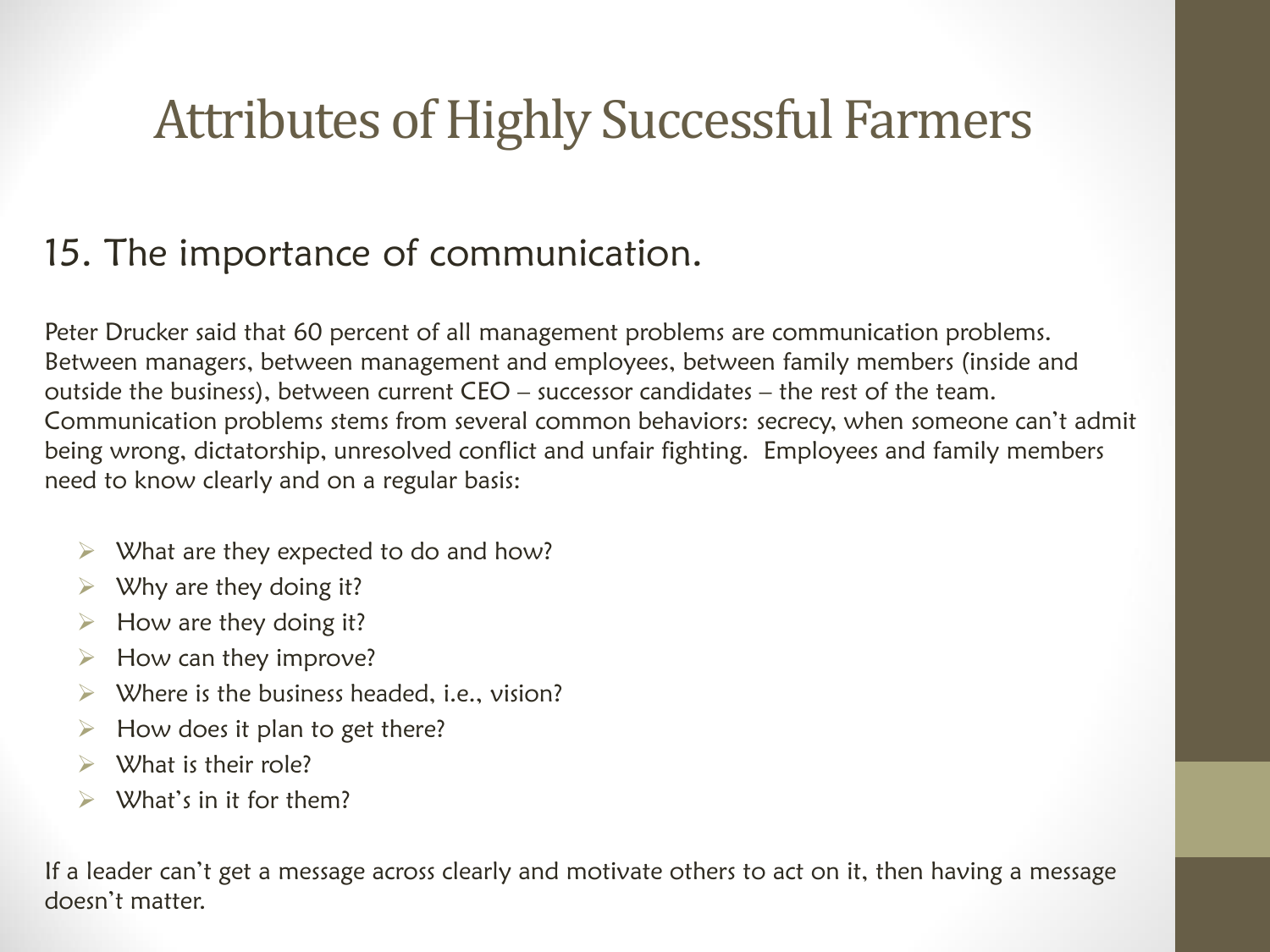#### 16. They focus on managing margins

- Requires using accrual adjusted accounting for both revenues and expenses.
- Setting output prices without knowing major costs is still speculating.
- Cash based accounting can lag accrual based accounting by as much as 2-3 years in identifying problems. They realize timing is everything.
- Employ managerial/cost accounting to drill down into individual enterprises, farms and units of production.
- Use tools such as options to lock in minimum prices on output and still leave room for up-ride price movement.
- Use benchmarking to identify strengths and weaknesses.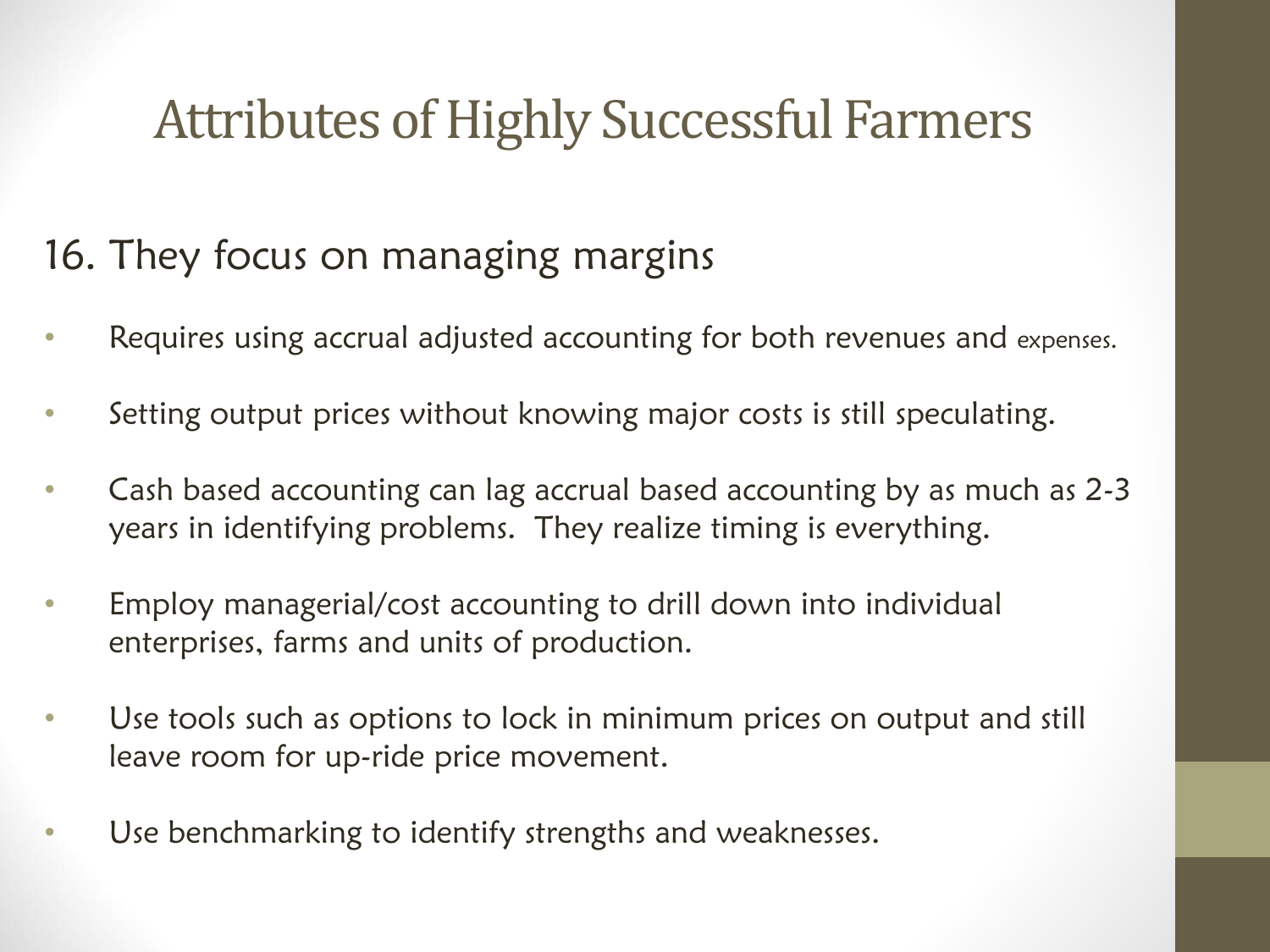17. The main difference between the top 10 percent and rest of the top 25 percent is their timing.

This is in terms of when to enter, expand, cut back, or get out and redeploy; whether it's an investment, a marketing decision or a business activity. The best organizations spend as much time analyzing what they need to stop doing as they do evaluating new opportunities. Unfortunately, the average producers tends to change or act only when they feel the heat, rather than because they see the light.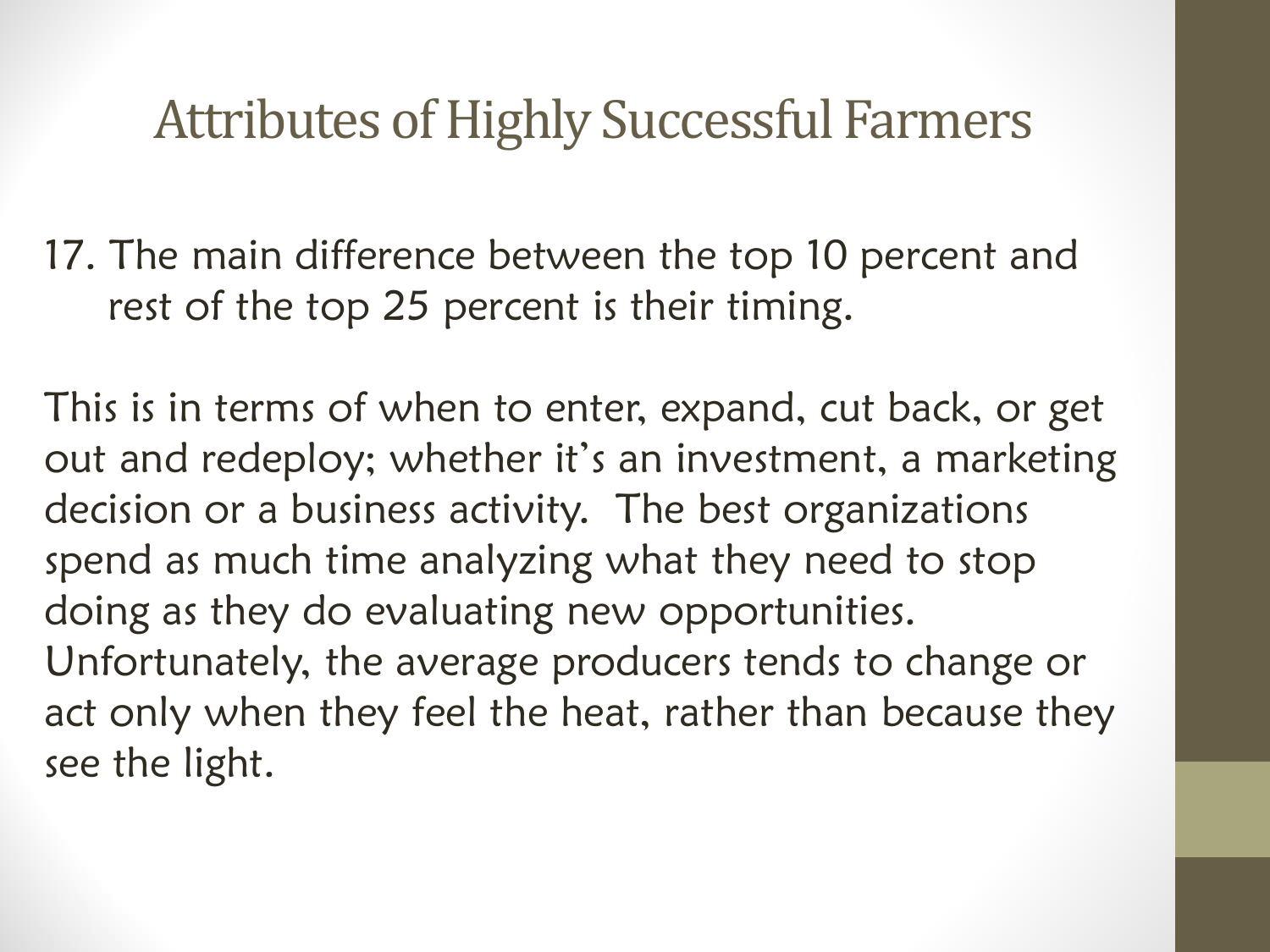18. They recognize that the unwillingness or inability to work with others has and will be the downfall of many producers.

In order to remain independent will increasingly require interdependence. Agriculture is moving toward coordinated supply chains and qualified suppliers. Canada's study of leading farmers found that 66 percent of the top 10 percent were involved in a formal relationship with processors and/or retailers, while only 13 percent of all farmers were doing so. The same is true in the U.S.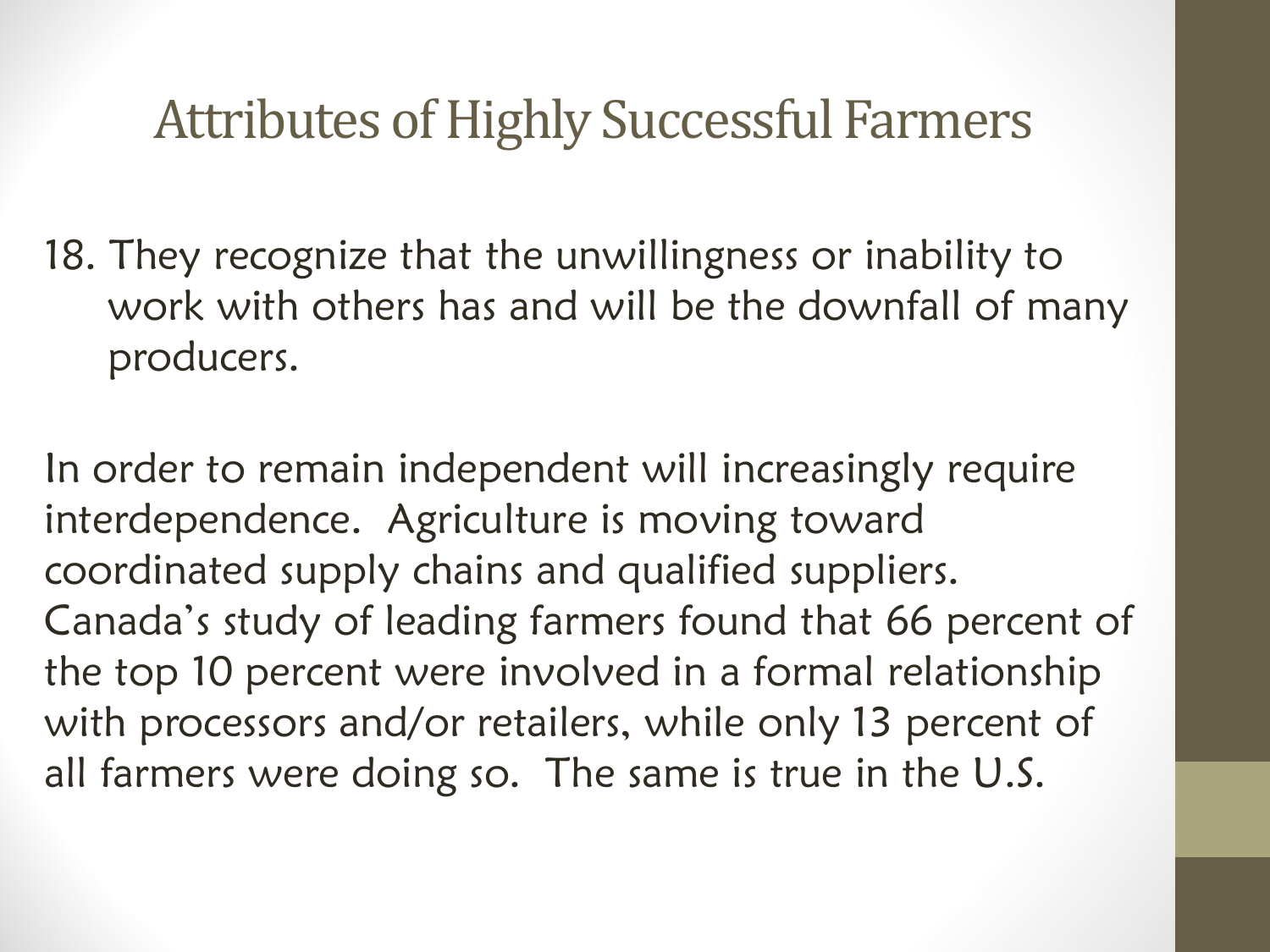- 19. The most satisfied and successful enjoy and take pride in developing the business's future leaders.
- Succession is one of the key responsibilities of leadership. Yet it is one that the fewest leaders seemed to have learned. Many businesses have flourished under one manager and floundered or failed under the next because of new management was not properly prepared or the wrong person was selected as the next CEO.
- Family farms that have been successful over time have several common characteristics. First, they don't take the interests and the desires of the next generation for granted. Too many business failures and personal tragedies have occurred because the next generation come into the business or assumed management responsibility simply to avoid disappointing their parents, a path of least resistance, or to avoid being disinherited.
- Second, these business have established a clear basis for successor selection. This includes the future needs of the business, the type and style of management needs, the necessary skills and attributes, and a performance evaluation process which provides the ongoing feedback and assessment needed.
- Finally, they develop a plan for what the current CEO will do next and what the opportunities will be for those not selected to assume the top management role. Without something meaningful to go to, many incumbent managers either can't or won't leave their position. It's also important that the business doesn't lose the talents and experience of unsuccessful successor candidates, that relationship problems not develop, and that those who stay don't lose their motivation.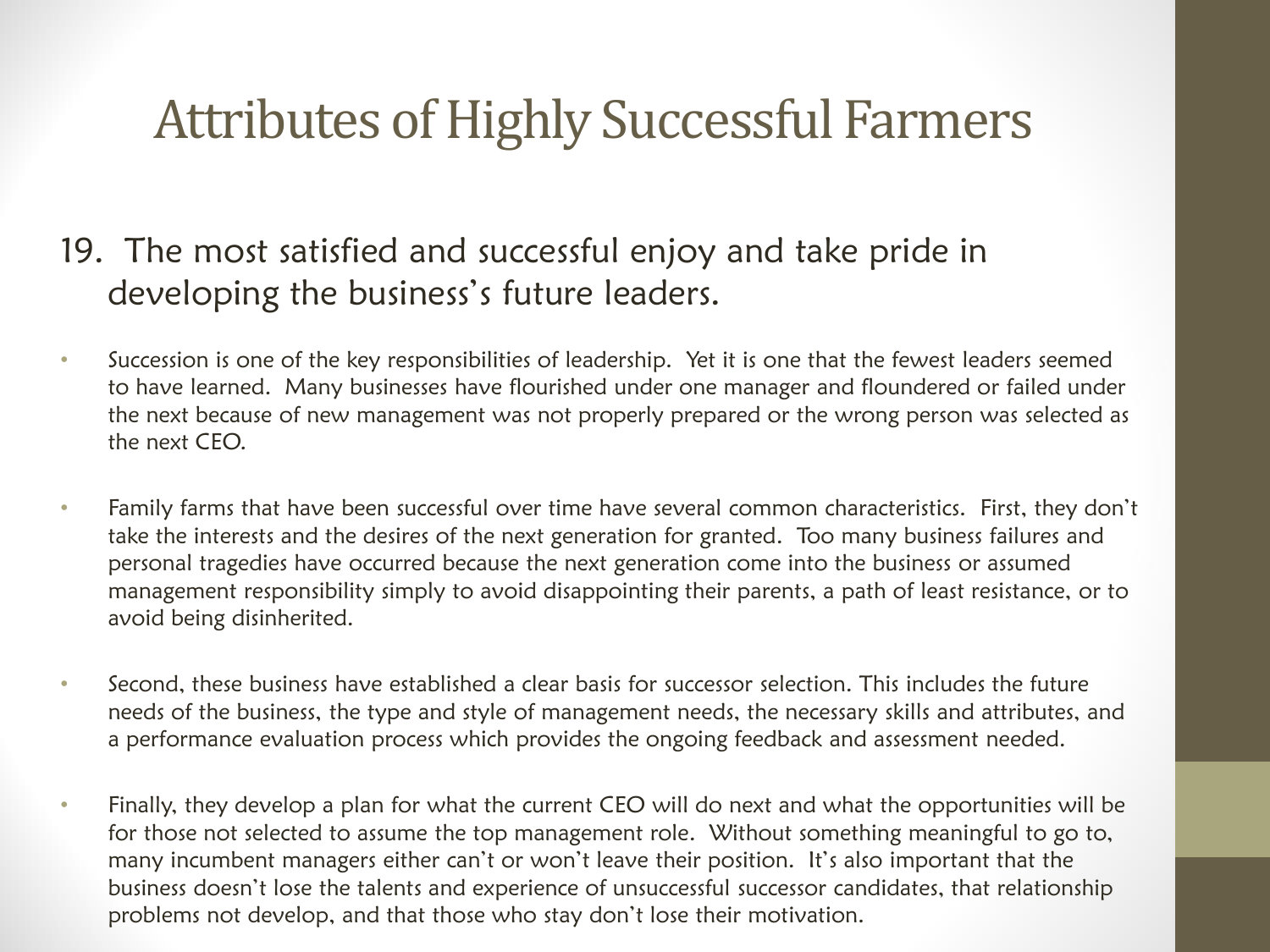#### 20. They reject the status quo

They know that someone, somewhere has a better idea or way of doing things. This may mean totally changing the direction of their business, i.e., moving from producing standard commodities, to producing differentiated products, building total traceability systems, adopting and building documentation/verification of sustainability guidelines/practices, going from pen market production to contract production or for a differentiated niche market. They have learned to face reality as it is, not as it was or they wish it to be. They also know that any differentiated product with a market premium will be commoditized if enough people copy what they are doing and the market segment becomes saturated.